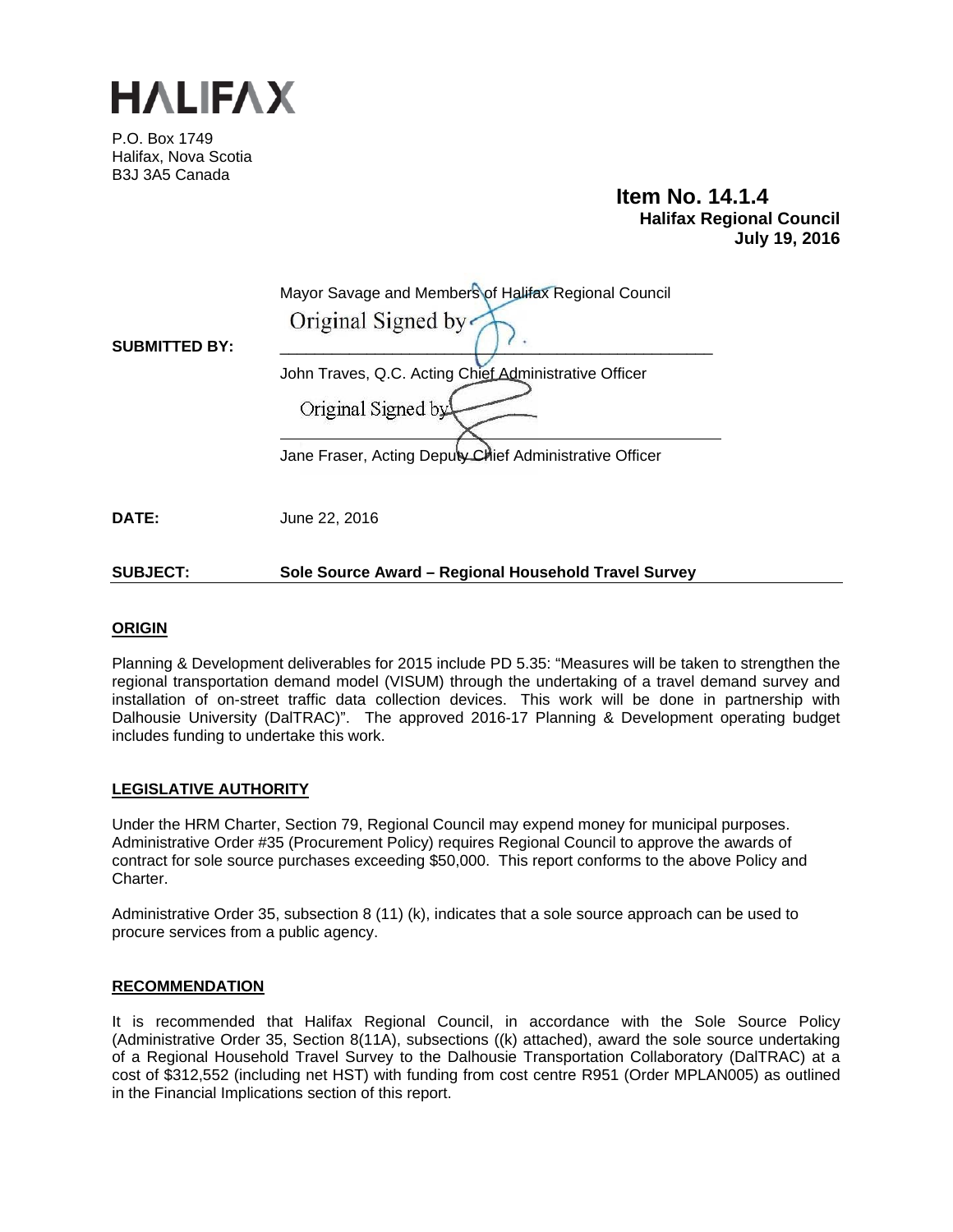#### **BACKGROUND**

At its January 28, 2014 meeting, Halifax Regional Council recommended approval of "the attached MOU between HRM, Metro Universities and the NSCC and endorse the Mayor signing the MOU on Council's behalf and direct implementation of its initiatives to begin." The MOU included building on an MOU adopted in 2005 which recommended the pursuit of collaborative opportunities including:

- participation in development of a Cultural Policy for HRM
- collaboration on an Immigration Action Plan/Strategy
- support to HRM on recreation policy and programming
- improved transportation connections
- community policing
- strategic planning
- shared use of facilities

In 2011, HRM began using a new regional roadway network model called VISUM. Since that time, significant effort has gone into building and calibrating the model. It has been applied as a critical analysis tool in a number of important studies including the Regional Plan Update (RP+5), the Moving Forward Together Plan, the Commuter Rail Feasibility Study and the Bedford-Mainland North Corridor Study. The model is only truly effective and defensible when it is calibrated to detailed and up-to-date travel data. This data is normally collected through regional household travel surveys such as the one described in this report.

### **DISCUSSION**

A Regional Household Travel Survey is a perfect opportunity for the Municipality to establish the type of strategic planning collaborative partnership described in the MOU identified in the Background section above.

Travel surveys are critical for cities to develop network models, provide knowledge for evidence-based decision making, monitor the performance of the roadway and transit networks, and track progress in sustainable travel behaviour. The information will be useful in helping Halifax Transit develop more sophisticated ridership projections, and it will also provide good background data to help the Municipality strategically increase modal split of sustainable forms of transportation and monitor progress. Accurate demand modeling is a critical tool in evaluating project cost-effectiveness and in setting Capital Cost Contribution charges. While most major cities in Canada undertake travel surveys regularly, one has not been undertaken in the Halifax Area since the mid-1980's. Furthermore, most cities in Canada that do undertake surveys of this nature do so in partnership with local universities.

The Dalhousie Transportation Collaboratory (DalTRAC) is uniquely positioned and motivated to undertaken this work. Dr. Ahsan Habib, an Associate Professor in the School of Planning and Department of Civil and Resource Engineering at Dalhousie leads the project. In his time at the University of Toronto, Dr. Habib was a key player in the implementation of the Greater Toronto Area's Transportation Tomorrow Survey, a comprehensive travel survey conducted every five years since 1986. Dalhousie University possesses the high-capacity computer servers and workstations necessary to ensure secure data collection. In addition to generating important information for the Municipality, the survey will provide data that will feed into important research being undertaken by the University. In recognition of this, DalTRAC proposes to contribute in-kind staff time and computing resources over and above the project budget. The added value of this supporting academic research is something that could not be provided by a private sector firm.

The survey proposed will provide detailed household-level travel activity information to develop multiple components of the transportation network modelling systems, including trip generation, trip distribution, mode choices (automobile, transit, active transportation, etc) and destination choices. The survey will use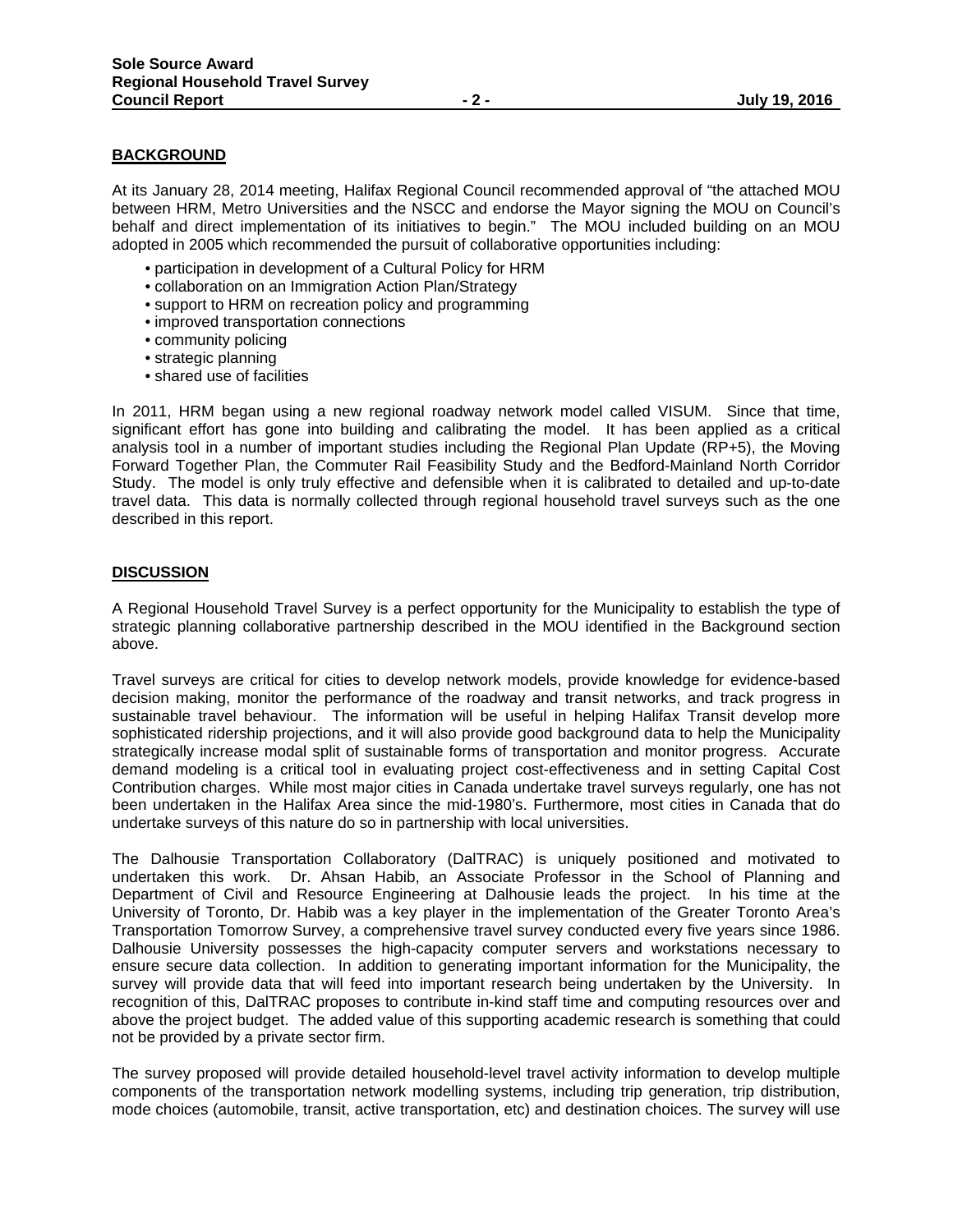a multi-instrument data collection approach, including customized computer-assisted web interviews and telephone interviews. A random sample of 10,000 households across Halifax will be invited to participate in the survey with an objective of the completed responses representing a 2.5% sample of the region.

Normally, surveys of this nature are undertaken every five years. It is our intention to do the same with this survey, although the award proposed by this report deals only with the initial survey that will be undertaken in Fall 2016.

## **FINANCIAL IMPLICATIONS**

The cost of the Sole Source Agreement with the Dalhousie Transportation Collaboratory (DalTRAC) is \$299,707 plus net HST of \$12,845 for a total cost of \$312,552. The cost of this agreement can be accommodated within cost centre R951, Strategic Transportation Planning, Planning & Development (Order MPLAN005). This project was previously approved for funding from the Strategic Studies Reserve, Q330, and has an available balance of \$375,541. Budget has been confirmed by Finance.

Budget Summary, MPLAN005 (Funded from Q330)

| 2015/16 approved amount              | \$655,100   |
|--------------------------------------|-------------|
| 2015/16 amount returned to reserve   | (\$223,100) |
| Available                            | \$432,000   |
| This award per recommendation        | (\$312,552) |
| Balance of MPLAN0005 following award | \$119,448   |

#### **Strategic Studies Reserve, Q330, (June 2, 2015)**

Reserve is intended to provide funding to support organizational research for policy direction and longterm municipal planning. Studies' deliverables will provide evidence-based research to direct staff to write policy which will redefine business needs for a regional impact. Annual funding to the reserve is an allocation from fiscal services. The approval of the recommendation does not have a negative impact on the anticipated reserve balances as this amount was already approved as a withdrawal in the 2015/16 and 2016/17 reserve budget, so there is no further impact to the reserve

## **RISK CONSIDERATION**

With all agreements of this nature, there is risk that the project may be delayed or not completed at all. This will be managed by developing a strong project terms of reference and appointing an internal project manager with sufficient resources to carefully track project progress.

There is also risk in not proceeding with a Regional Household Travel Survey. The Integrated Mobility Plan and other strategic investment and planning decisions are based on a well-founded knowledge of what the mobility demands in the region are. Without this knowledge, future decisions may not properly address the true needs of the Region and investments may not have optimal value.

## **COMMUNITY ENGAGEMENT**

No community engagement is planned beyond the engagement achieved through the survey.

## **ENVIRONMENTAL IMPLICATIONS**

There are no environmental implications to undertaking the travel survey. Data generated by the survey is expected to be beneficial in the evaluation of environmental implications due to transportation.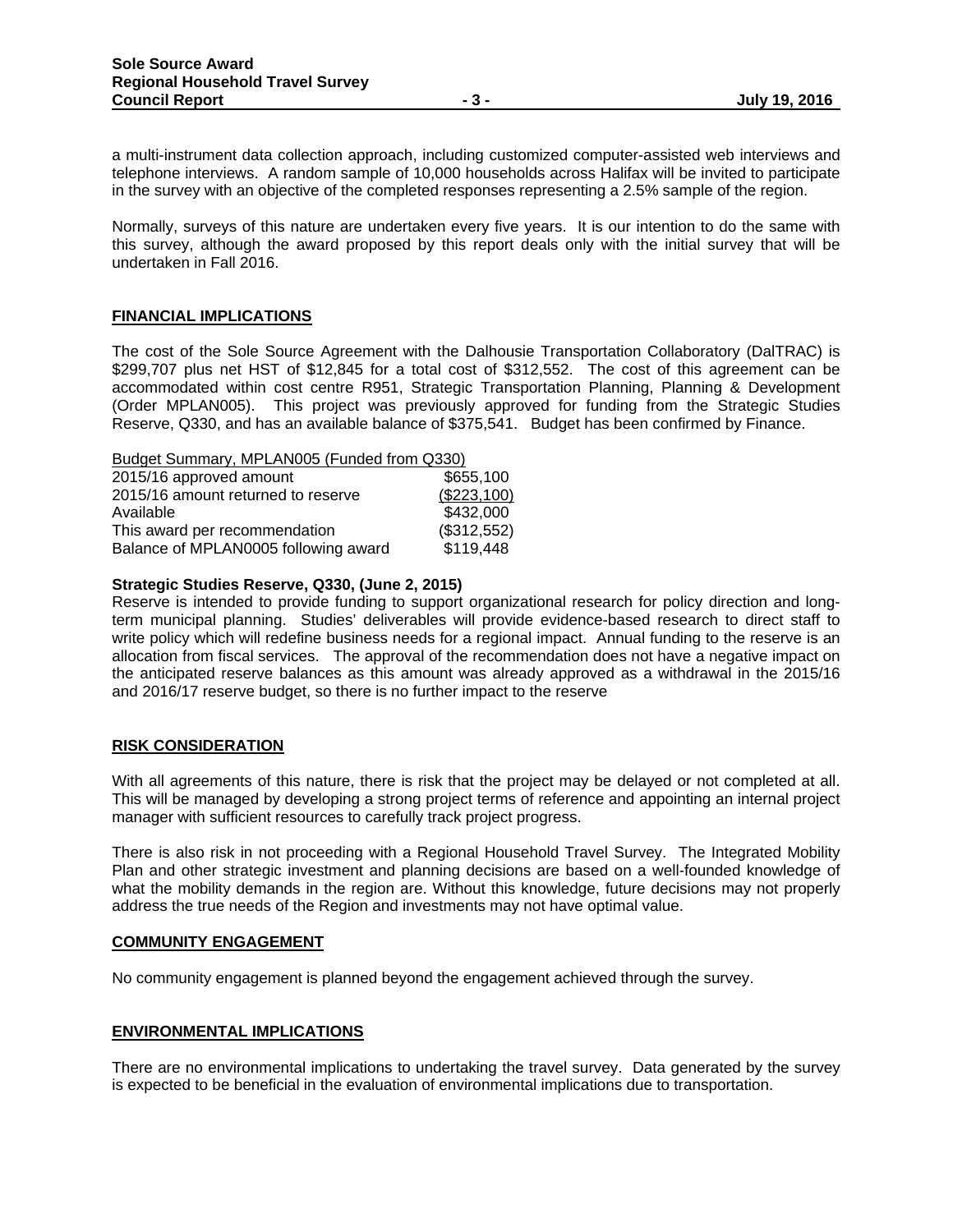# **ALTERNATIVES**

Regional Council may choose to forego undertaking a Regional Household Travel Survey or to have it done through a means other than the sole source award to DalTRAC. This is not recommended, as the value of added-value research and an opportunity to develop a strategic planning collaboration as outline in the MOU between HRM, Metro Universities and the NSCC would be lost.

## **ATTACHMENTS**

| Attachment A: Procurement Policy Section 8(11)A                                  |
|----------------------------------------------------------------------------------|
| Attachment B: DalTRAC Proposal for Partnership: Household Travel Activity Survey |
| Attachment C: Proposed Project Budget                                            |

\_\_\_\_\_\_\_\_\_\_\_\_\_\_\_\_\_\_\_\_\_\_\_\_\_\_\_\_\_\_\_\_\_\_\_\_\_\_\_\_\_\_\_\_\_\_\_\_\_\_\_\_\_\_\_\_\_\_\_\_\_\_\_\_\_\_\_\_\_\_

A copy of this report can be obtained online at http://www.halifax.ca/commcoun/index.php then choose the appropriate Community Council and meeting date, or by contacting the Office of the Municipal Clerk at 902.490.4210, or Fax 902.490.4208.

| Report Prepared by:      | David McCusker, P.Eng., Program Manager, Transportation Planning, 902.490.6696 |
|--------------------------|--------------------------------------------------------------------------------|
| Procurement Approval by: | E. Jane Pryor, Manager of Procurement 902.390.4200                             |
|                          |                                                                                |
| Report Approved by:      | Bob Bierke, Chief Planter & Director, Planning & Development, 902.490.1627     |
|                          |                                                                                |
| Report Approved by:      |                                                                                |
|                          | Dave Réage, Director, Halifax Transit, 902.490.5138                            |
|                          |                                                                                |
|                          |                                                                                |

 $\_$  ,  $\_$  ,  $\_$  ,  $\_$  ,  $\_$  ,  $\_$  ,  $\_$  ,  $\_$  ,  $\_$  ,  $\_$  ,  $\_$  ,  $\_$  ,  $\_$  ,  $\_$  ,  $\_$  ,  $\_$  ,  $\_$  ,  $\_$  ,  $\_$  ,  $\_$  ,  $\_$  ,  $\_$  ,  $\_$  ,  $\_$  ,  $\_$  ,  $\_$  ,  $\_$  ,  $\_$  ,  $\_$  ,  $\_$  ,  $\_$  ,  $\_$  ,  $\_$  ,  $\_$  ,  $\_$  ,  $\_$  ,  $\_$  ,